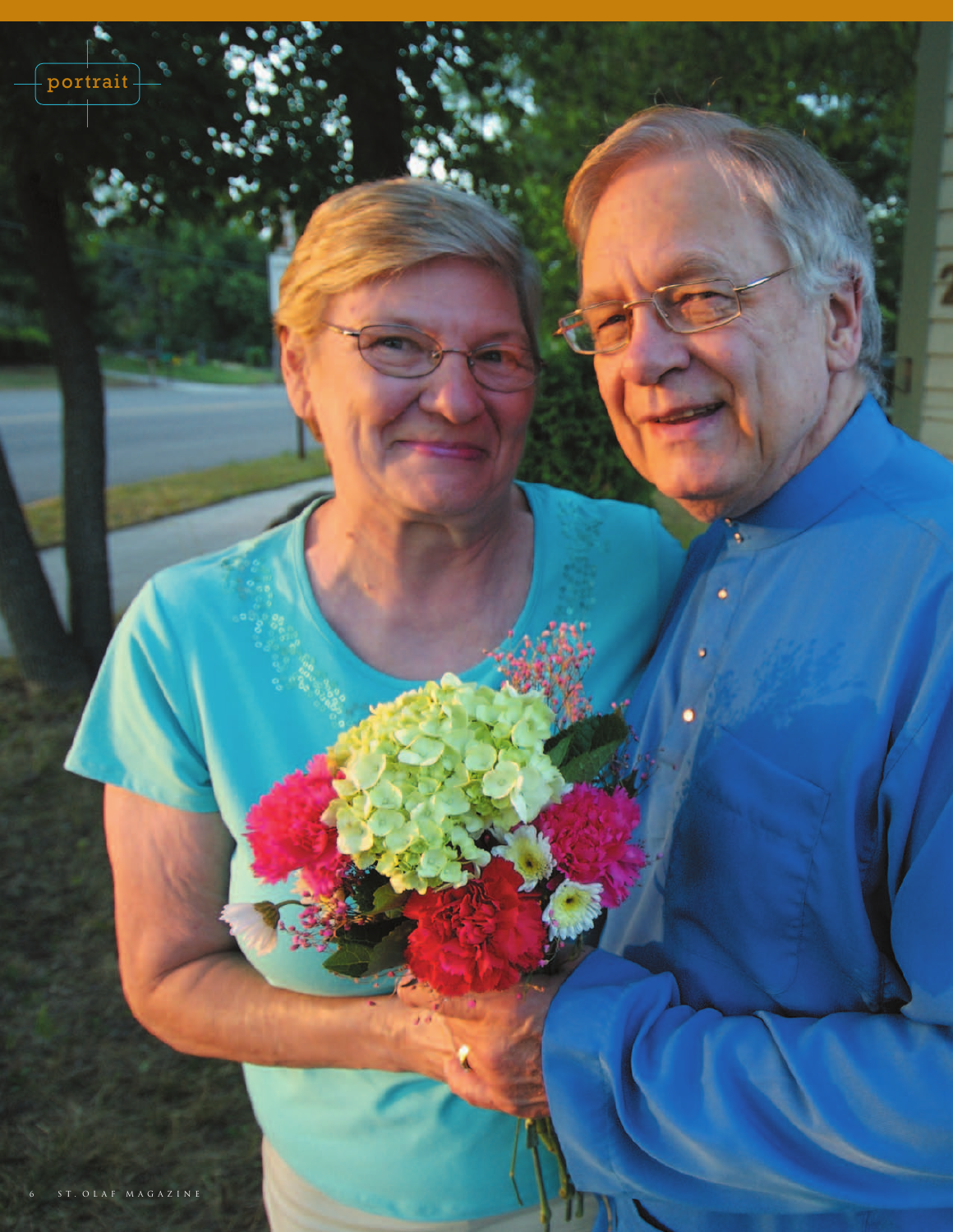



Mac and Jackie Gimse have led 30 trips abroad for St. Olaf as a team that models both the values of the college and the makings of a successful marriage.

# **BY AMY GAGE** PHOTOGRAPH BY TOM ROSTER

I t's no accident that St. Olaf College chose to name the Gimse International & Off-Campus Studies Photo Contest for both Mac '58 and Jackie Gimse, even though he is the professor emeritus and the artist with the more visible and publicly acclaimed accomplishments.

"It's been a cooperative journey," says Jackie Gimse, who retired as an adolescent psychiatric nurse in 2005, four years after her husband's retirement from St. Olaf, where he taught sculpture and art history courses for 31 years.

From raising two children to rehabilitating an old church south of campus as their home to leading study trips abroad and mentoring dozens of St. Olaf students, the Gimses have approached their married life as a duo, an inseparable team.

At a time before men, especially, talked about work-life "balance" or the integration of their personal and professional lives, Mac was recognizing and acknowledging his wife's contributions to his career. His four-page biography from the mid 1980s devotes a full paragraph to Jacquelyn Leone, the camp nurse whom he married in 1961 and with whom "I've been crazy in love for 46 years," he likes to say.

"They truly are partners," says the Gimses' daughter, Gracia McKinley '89, an arts administrator and yoga instructor who moved back to Northfield from the East Coast, where her husband is from, so her two children could benefit from Mac and Jackie's influence.

Her parents laugh about the moniker coined some years back by a clever Ole who had spent five months on a study-abroad program with the Gimses. "Mackie," she dubbed them, and the nickname has stuck. Since the first Global Semester they led in 1977, with their school-aged children in tow, the couple has hoped to "model our marriage as a cooperative and supportive couple," says Jackie, squeezing her husband's hand.

Nearly five decades into their relationship, they remain visibly and vitally in love. "Every day I can't wait to find out what she's got going," Mac says with a grin.

**ICONTINUED ON PAGE 541**